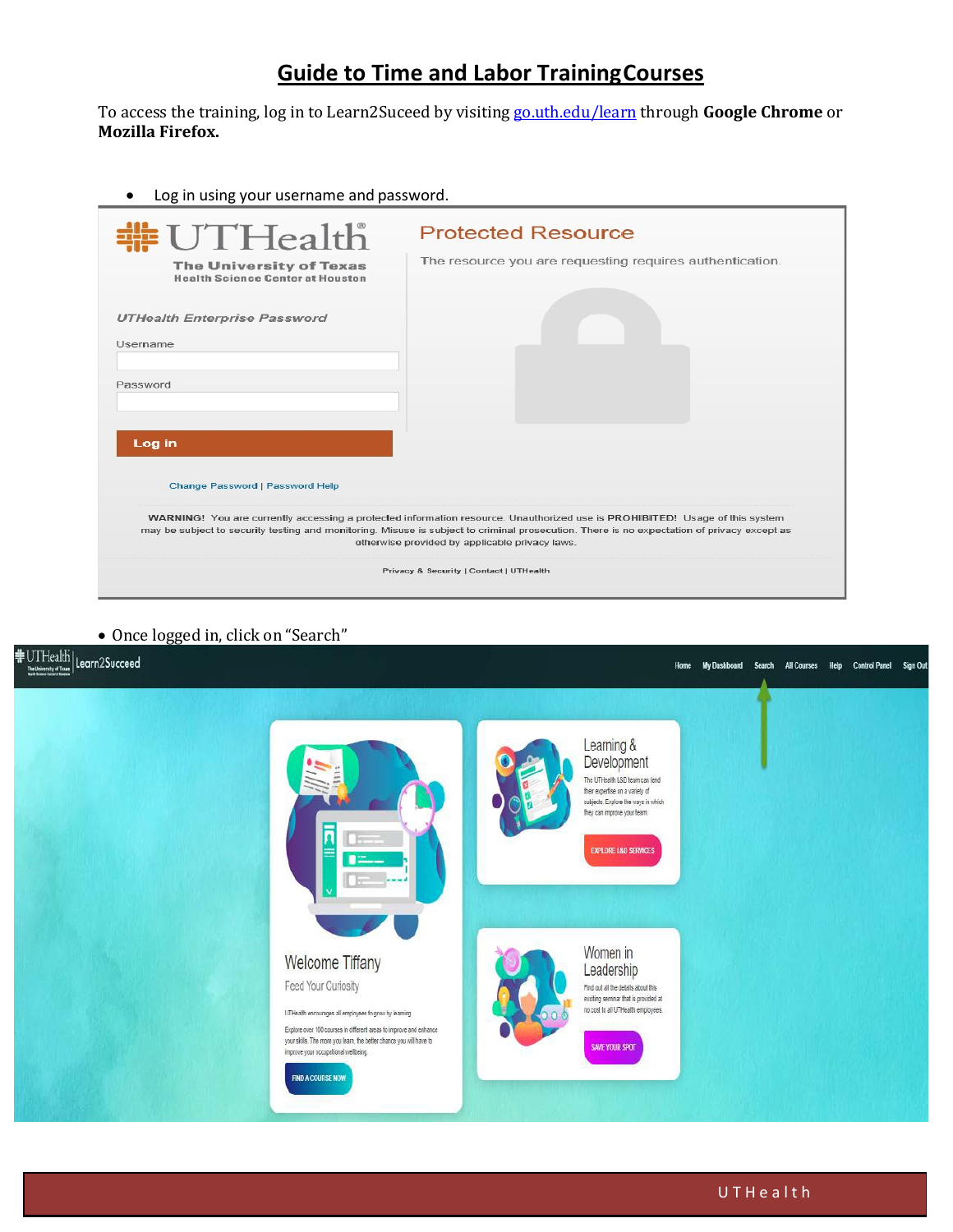## **Guide to Time and Labor TrainingCourses**

• Type "Time and Labor" in the Search Box, then click "Find"

| <b>Catalog Search</b> |                |                                         |
|-----------------------|----------------|-----------------------------------------|
| Search                |                |                                         |
|                       | Time and Labor | <b>FIND</b><br><b>D</b> ADVANCED SEARCH |

• Click the "PeopleSoft HCM Time & Labor Training" (this is for all employees)<br>Catalog Search

|                                                                                                                      | Time and Labor                                                                                                                                                                                                                                                                                                     | <b>FIND</b> | <b>C</b> ADVANCED SEARCH |               |
|----------------------------------------------------------------------------------------------------------------------|--------------------------------------------------------------------------------------------------------------------------------------------------------------------------------------------------------------------------------------------------------------------------------------------------------------------|-------------|--------------------------|---------------|
| <b>NARROW RESULTS</b><br>m                                                                                           | <b>E</b> RELEVANCE                                                                                                                                                                                                                                                                                                 |             |                          |               |
| <b>E ITEM TYPES</b><br>$\Box$ Course (2)<br>E CATEGORIES<br>Administrative Systems (2)<br>Payroll (Time & Labor) (2) | PeopleSoft HCM Time & Labor Training<br>TLSS. Version 9.2 revised 05/27/2015. This is an include training course for PeopleSoft HCM Time and Labor<br>end users (Bi-Weekly, Exempt, Hourly, and Non-E and). If users will also be a Time Approver, then more<br><b>TYPE Course</b><br>STATUS Incomplete            |             |                          | ►             |
| START DATE<br>$+$<br><b>H</b> ILT LOCATIONS<br><b>Enrollments with Seats Available</b><br>(0)                        | People Soft HCM Time & Labor for Approvers<br>▶<br>TLAP. Version 9.2 revised 05/29/2015. This is an online self-paced course for users who are Time Approvers<br>or who have the authority temporarily delegated to them by an authorized manager/supervisor. This more<br><b>TYPE Course</b><br>STATUS Incomplete |             |                          |               |
|                                                                                                                      |                                                                                                                                                                                                                                                                                                                    |             |                          |               |
| $\bullet$ - Click Launch<br>Catalog Search                                                                           |                                                                                                                                                                                                                                                                                                                    |             |                          |               |
| Search<br>PeopleSoft HCM Time & Labor Training                                                                       |                                                                                                                                                                                                                                                                                                                    |             |                          | <b>≮ BACK</b> |

| <b>TYPE Course</b>                               |                               | <b>AUTHOR Information Technology Training</b> |
|--------------------------------------------------|-------------------------------|-----------------------------------------------|
| DATE ADDED Dec 21 2015 10:21 AM CST              | DURATION <sub>2</sub>         |                                               |
| START DATE Jul 09 2018 12:08 PM CDT              |                               | PUBLISHER Information Technology Training     |
| CATEGORY Administrative Systems, Payroll (Time & | SERIES NUMBER HCM Version 9.2 |                                               |
| Labor)                                           | <b>COURSE LEVEL Intro</b>     |                                               |
|                                                  | <b>COURSE NUMBER TL</b>       |                                               |
|                                                  | CREDITS <sub>2</sub>          |                                               |